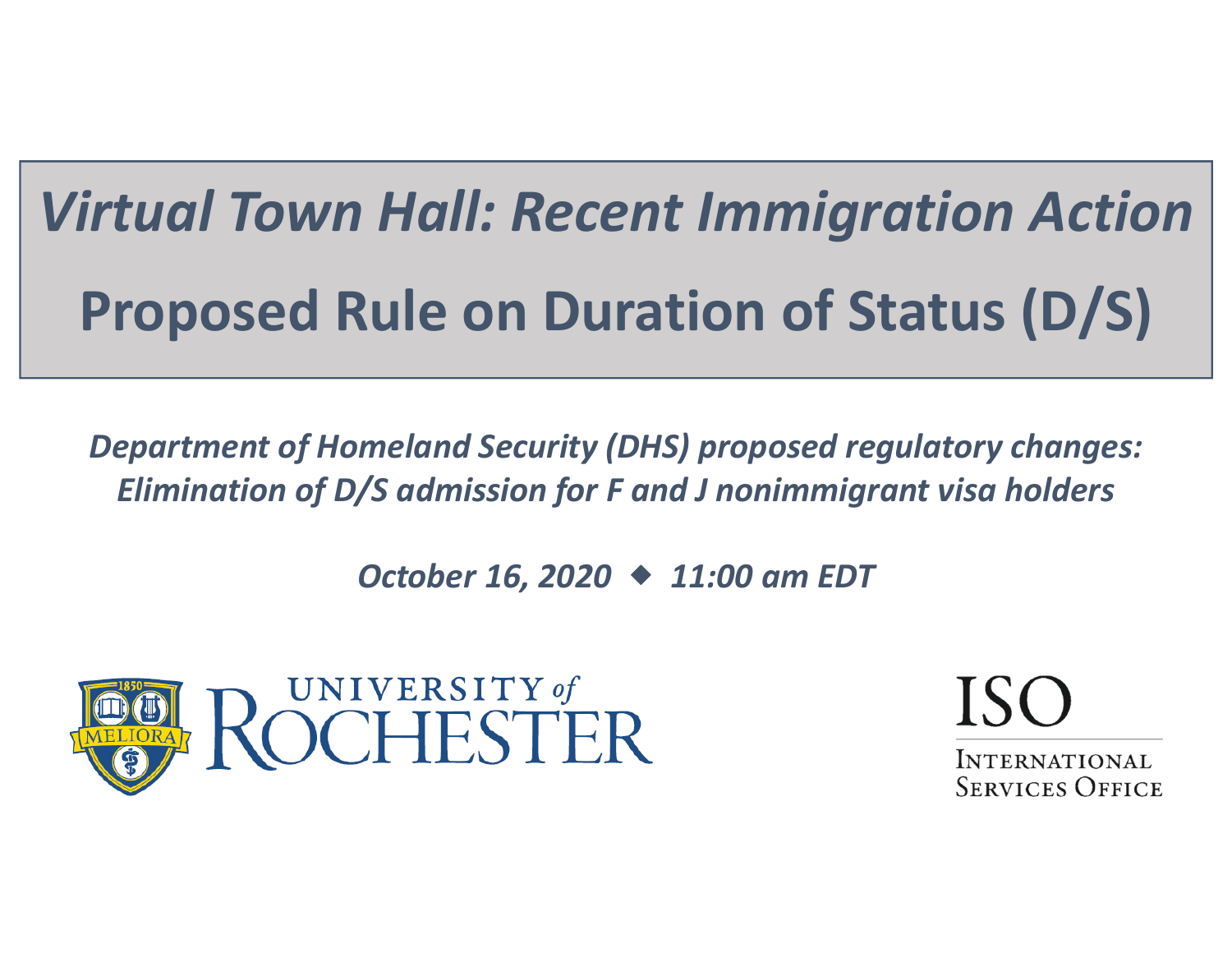# **Agenda**

#### *Opening Remarks:*

**Jane Gatewood**Vice Provost for Global Engagement

#### *Presentation:*

#### **Ravi**

Assistant ViceDirector of International Services ISO

#### **Stephanie Krause**

Associate Director, Student Services

#### *Hot Topics & Questions:*

Pre‐submitted online, and entered to Q&A tool via Zoom

This analysis represents the University's best interpretation of proposed regulations. We believe it is consistent with the stated goals of the published language, but the University cannot control how the US government may choose to proceed in future interpretation or enforcement. A Final Rule is also subject to change. We will endeavor to communicate revisions as promptly as possible.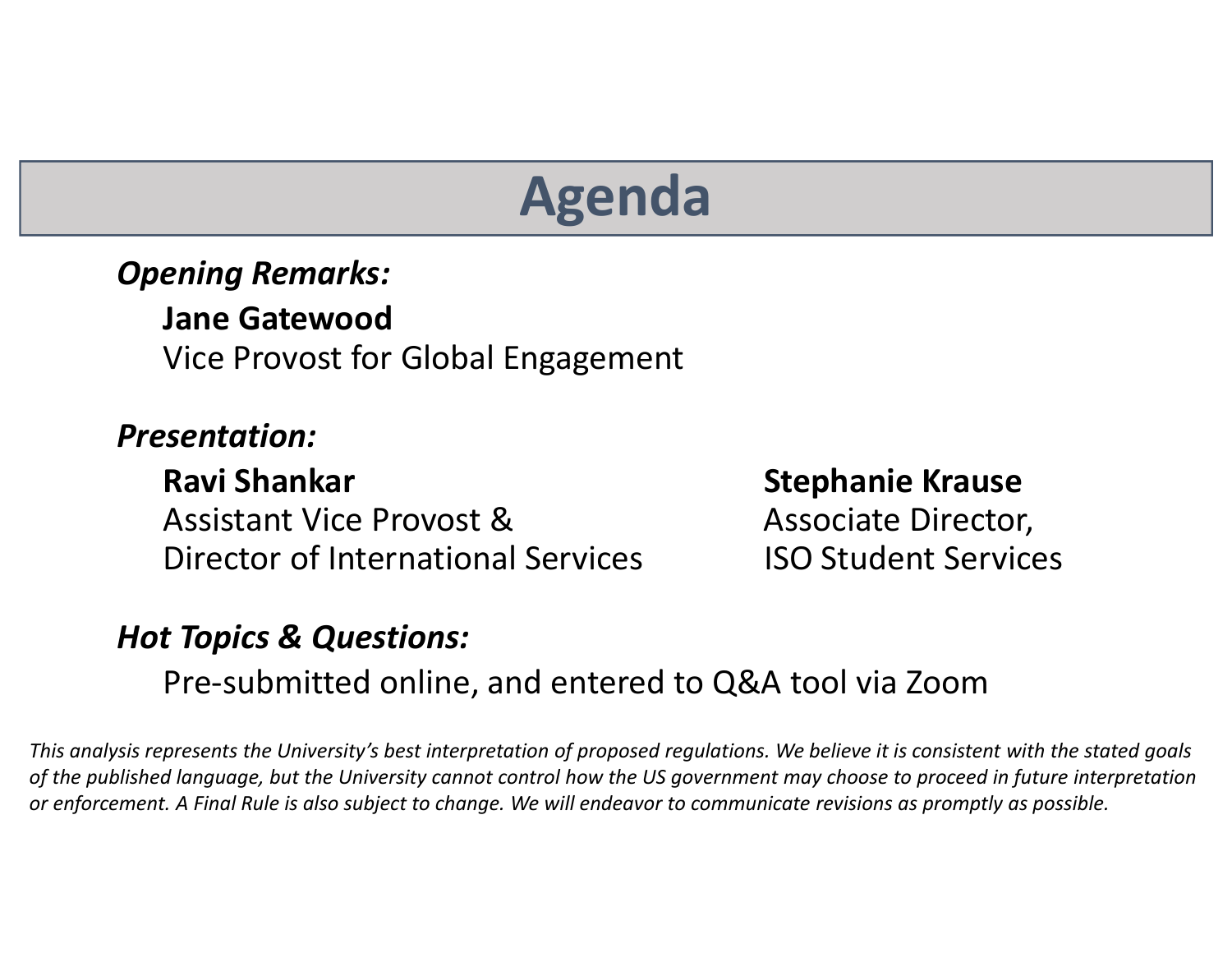### **Overview: Notice of Proposed Rulemaking (NPRM)**

#### **September 25, 2020 – Notice of Proposed Rulemaking was published for public review**

- **Establishing <sup>a</sup> Fixed Time Period of Admission and an Extension of Stay Procedure for Nonimmigrant Academic Students, Exchange Visitors, and Representatives of Foreign Information Media** *(DHS Docket No. ICEB‐2019‐0006)*
- **Immigration and Customs Enforcement (ICE), Department of Homeland Security (DHS)** Concerns over a "lack of predetermined points in time for … immigration officers to directly evaluate whether F, J, and I nonimmigrants are maintaining their status"

#### **30‐day Public Comment Period through Monday, October 26th**

- Comments will *only* be accepted through the designated Federal eRulemaking Portal online: https://www.regulations.gov/comment?D=ICEB‐2019‐0006‐0001
- Form allows up to 5000 characters, or electronic documents can be attached (10MB each)

#### **Implementation of the Final Rule: Uncertainty about scope and timing**

• DHS must review *all* comments & prepare any revisions; Final Rule can carry future date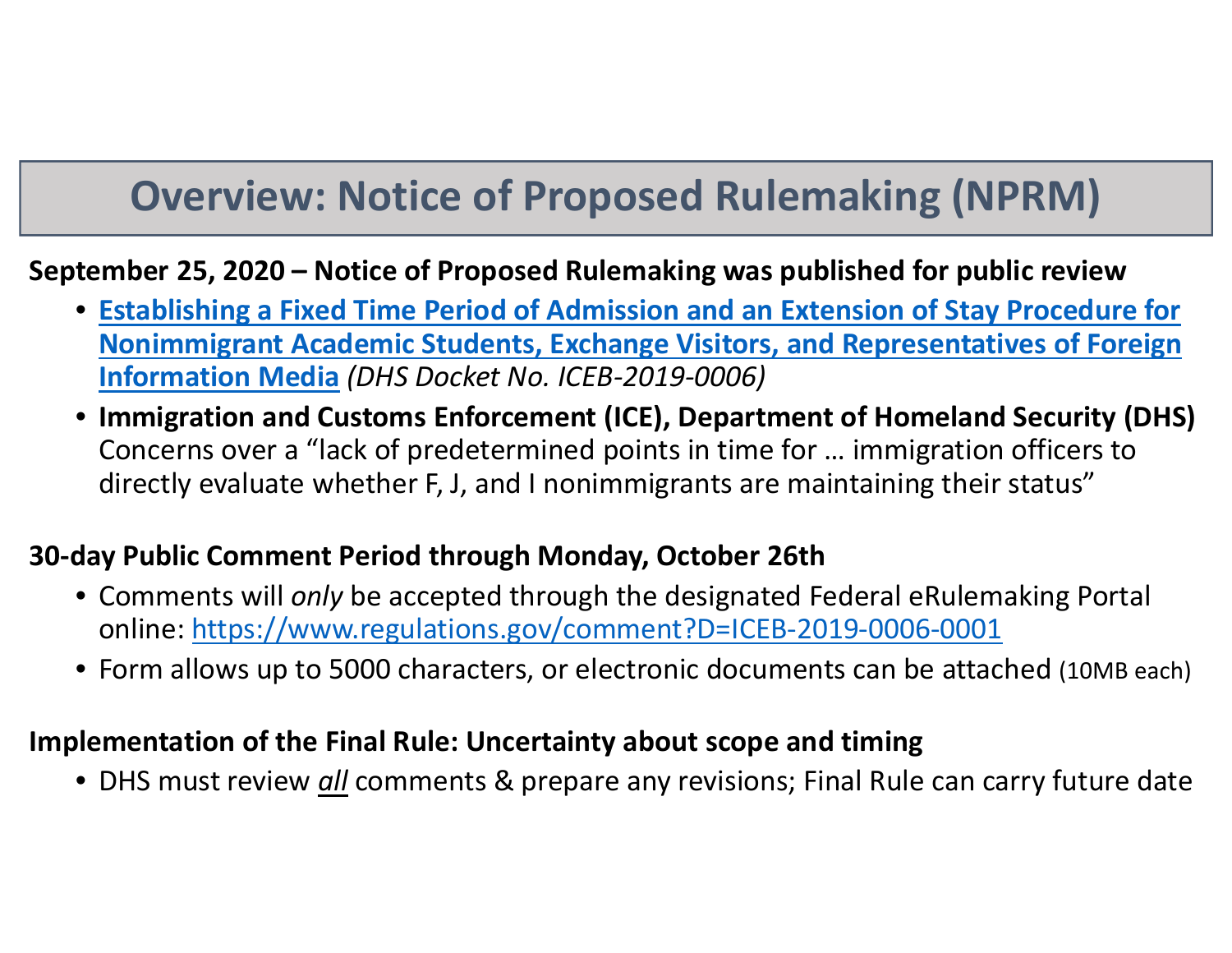### **Overview: Basic Concepts**

#### **Admission to the US for Duration of Status (D/S)**

- For eligible visa categories, travelers may be admitted to the country for <sup>a</sup> flexible period of stay, provided they continue to maintain their immigration status
- F-1 Students, J-1 Exchange Visitors, & Dependents Reflected on **Form I‐94** or **US Port of Entry stamp**
- Permission to remain in the US is based on the unexpired I‐20 or DS‐2019, and adhering to all requirements and permissions of that category
- Changes in SEVIS extend/shorten period of stay!

#### **Admission to the US for <sup>a</sup> Fixed Period of Stay (Date Certain)**

- Travelers are admitted through <sup>a</sup> specific expiration date, calculated on eligibility criteria for their visa category
- Prior to the Form I‐94 expiration date, they must prepare to depart the US or apply for an *Extension of Stay*



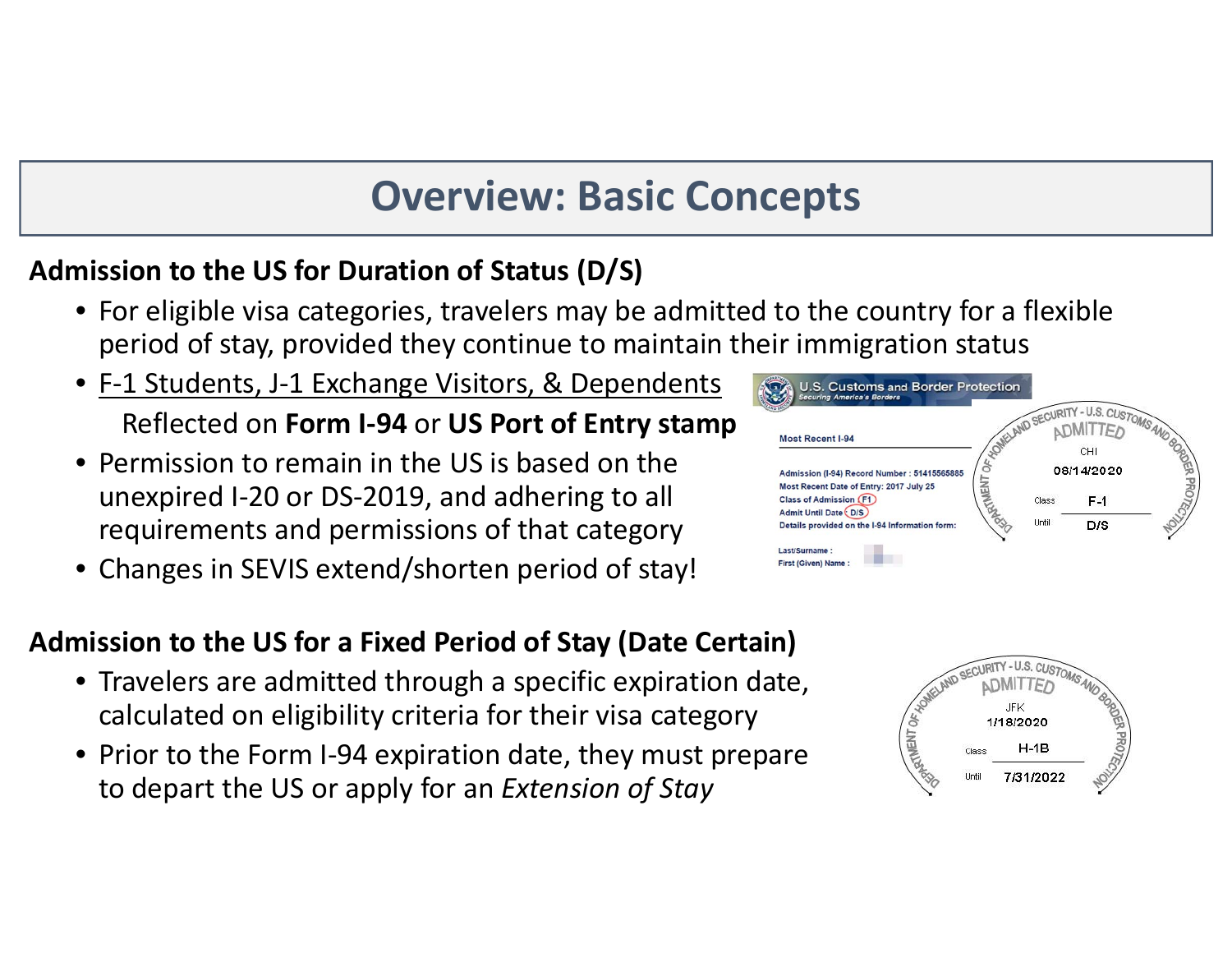### **Overview: Basic Concepts**

#### **Extension of Stay (EOS), via travel & reentry** *OR* **application to USCIS (currently Form I‐539)**

- Customs and Border Protection (CBP) determines <sup>a</sup> traveler's eligibility for admission to the US from outside the country, including any relevant period of stay
- US Citizenship and Immigration Services (USCIS) determines an applicant's eligibility to extend or change status from within the country, along with other immigration benefits
- Action to depart the US or file an EOS *must* be taken prior to the status expiration date
	- Fixed period of stay is based on Form I‐94 expiration, plus any relevant grace period
	- [D/S has relied on additional data (SEVIS, I‐20/DS‐2019, etc.), without requiring EOS]

#### **General Implications: F & J visa holders will face less flexibility, greater costs, uncertainty**

- Explicit DHS authorization would be required for any continuation or change of program
- Increased financial burden for travel and/or USCIS application fees at regular intervals
- Delayed EOS processing times *vs.* Scheduling challenges for travel & campus obligations
- Discretion & Scrutiny: DHS to evaluate program objectives/progress (despite SEVIS!)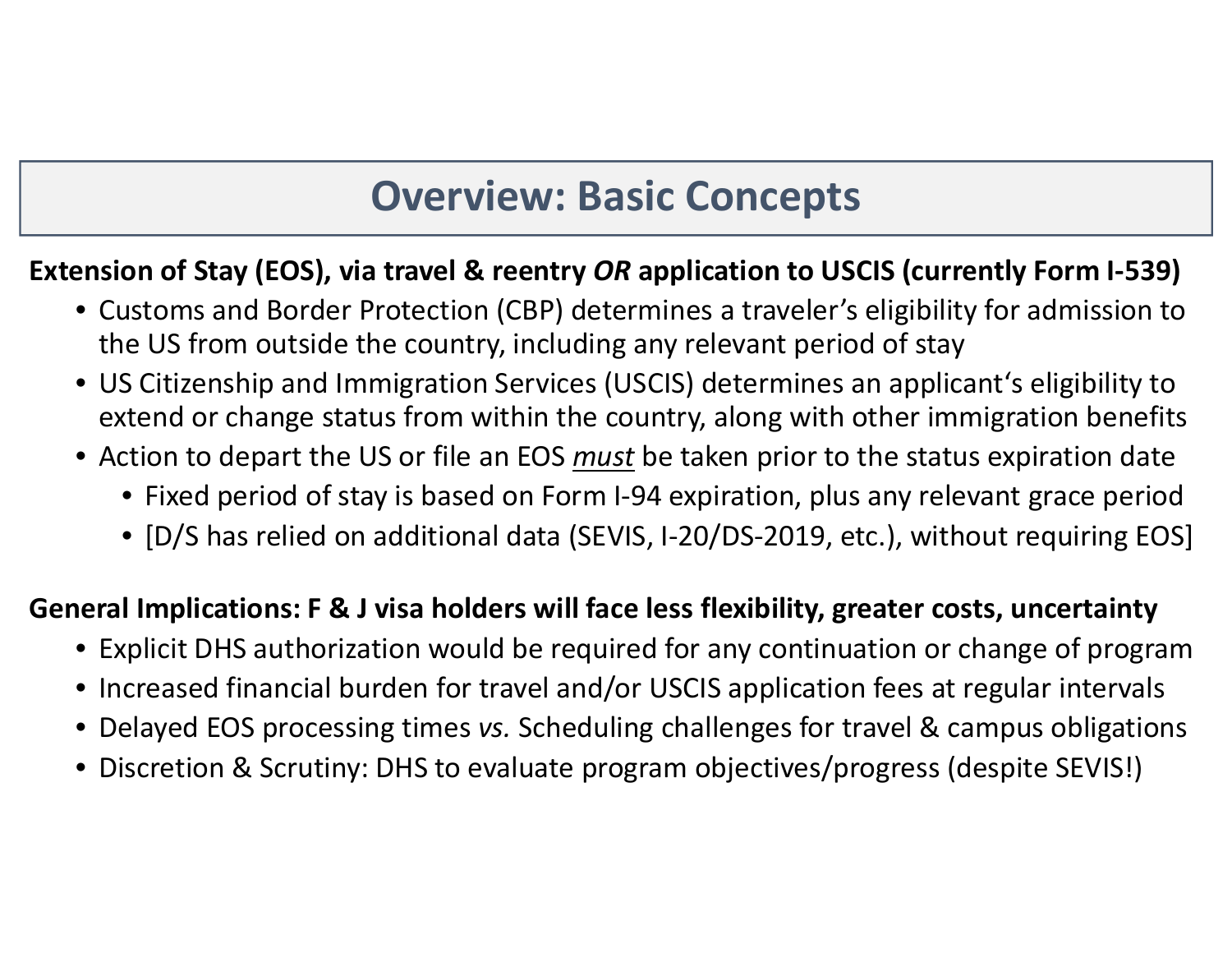## **Provisions of the Proposed Rule**

*Focusing on impact to F‐1 Students & J‐1 Exchange Visitors*

**Eliminate Duration of Status (D/S); Establish <sup>a</sup> Fixed Period of Stay Changes to I‐20 | DS‐2019 will require timely DHS adjudication Impact to work permissions while Extension of Stay is pending Reduction of F‐1 grace period following program completion Lifetime limits on study at the same or lower level of education Transition planning for D/S records, as of Final Rule effective date**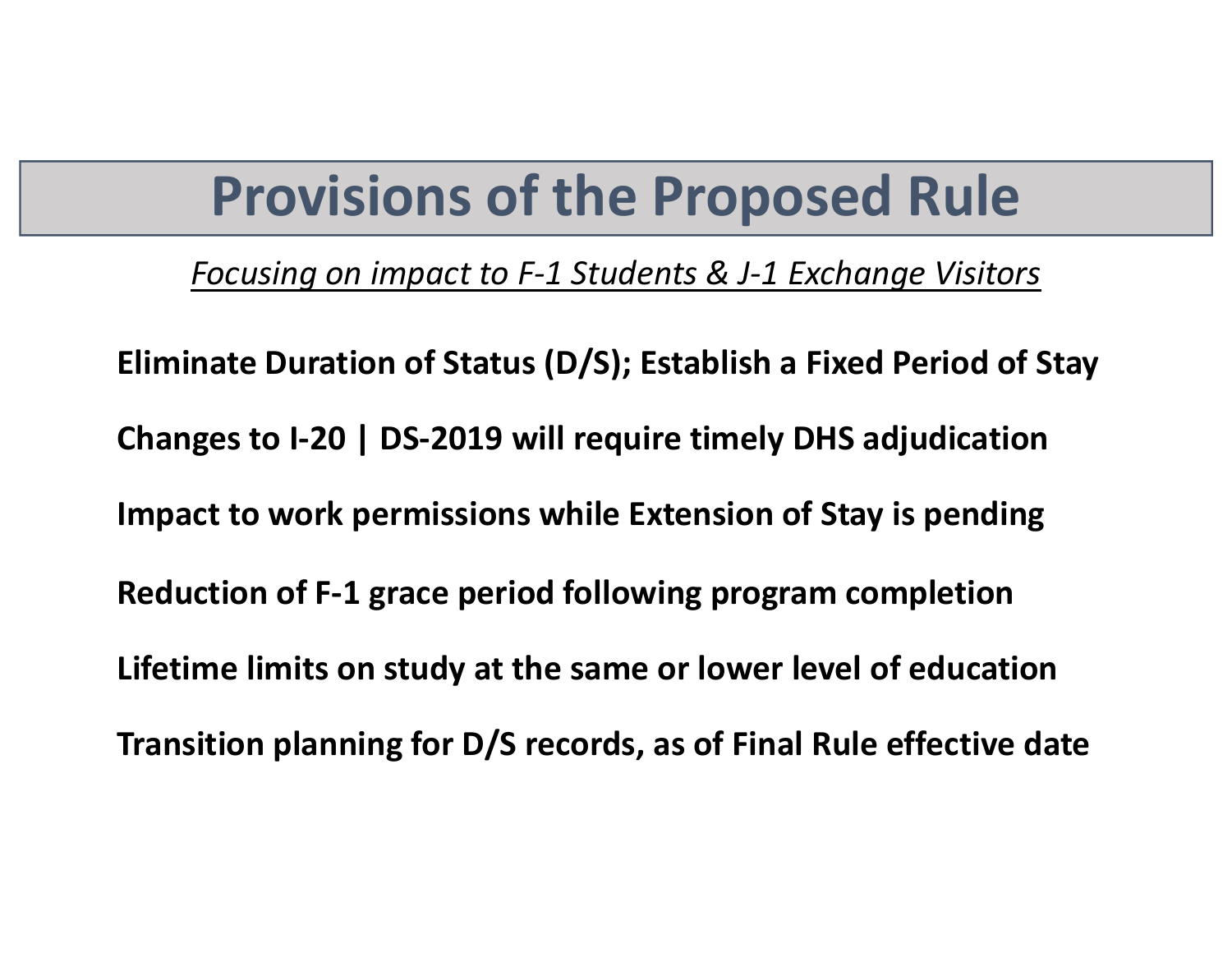### *Proposed Rule:* **Replace D/S with Fixed Period of Stay**

#### **Admission to the US will be limited to <sup>a</sup> fixed period of stay, per Form I‐94 Record**

- Period of stay will align with I‐20 or DS‐2019 completion date, up to maximum period
- Maximum admission period cannot exceed <u>4 years</u>, but is reduced to <u>2 years</u> for:
	- Nationals of designated State Sponsors of Terrorism Iran, North Korea, Sudan, Syria
	- Citizens of countries with <sup>a</sup> recent F/M/J Overstay Rate greater than 10% \*\*
	- Schools without nationally recognized accreditation
	- Schools that do not participate fully in the DHS E‐Verify system
	- Any criteria deemed <sup>a</sup> matter of US national interest sensitive fields, fraud, etc.
	- Study in language training programs (also subject to <sup>a</sup> lifetime limit of 24 months)

#### *\*\* Per 2019 DHS Entry/Exit Overstay Report*: 58 countries would be impacted by this rule

Afghanistan, Benin, Bhutan, Burkina Faso, Burma, Burundi, Cameroon, Cape Verde, Central African Republic, Chad, Congo‐Brazzaville, Congo‐ Kinshasa, Côte d'Ivoire, Djibouti, Equatorial Guinea, Eritrea, Ethiopia, Gabon, the Gambia, Ghana, Guinea, Guinea‐Bissau, Guyana, Haiti, Iraq, Kenya, Kosovo, Kyrgyzstan, Liberia, Libya, Malawi, Mali, Mauritania, Moldova, Mongolia, Nepal, Niger, Nigeria, Papua New Guinea, the Philippines, Rwanda, Samoa, Senegal, Sierra Leone, Somalia, South Sudan, Sudan, Syria, Tajikistan, Tanzania, Togo, Tonga, Turkmenistan, Tuvalu, Uganda, Uzbekistan, Vietnam, Yemen and Zambia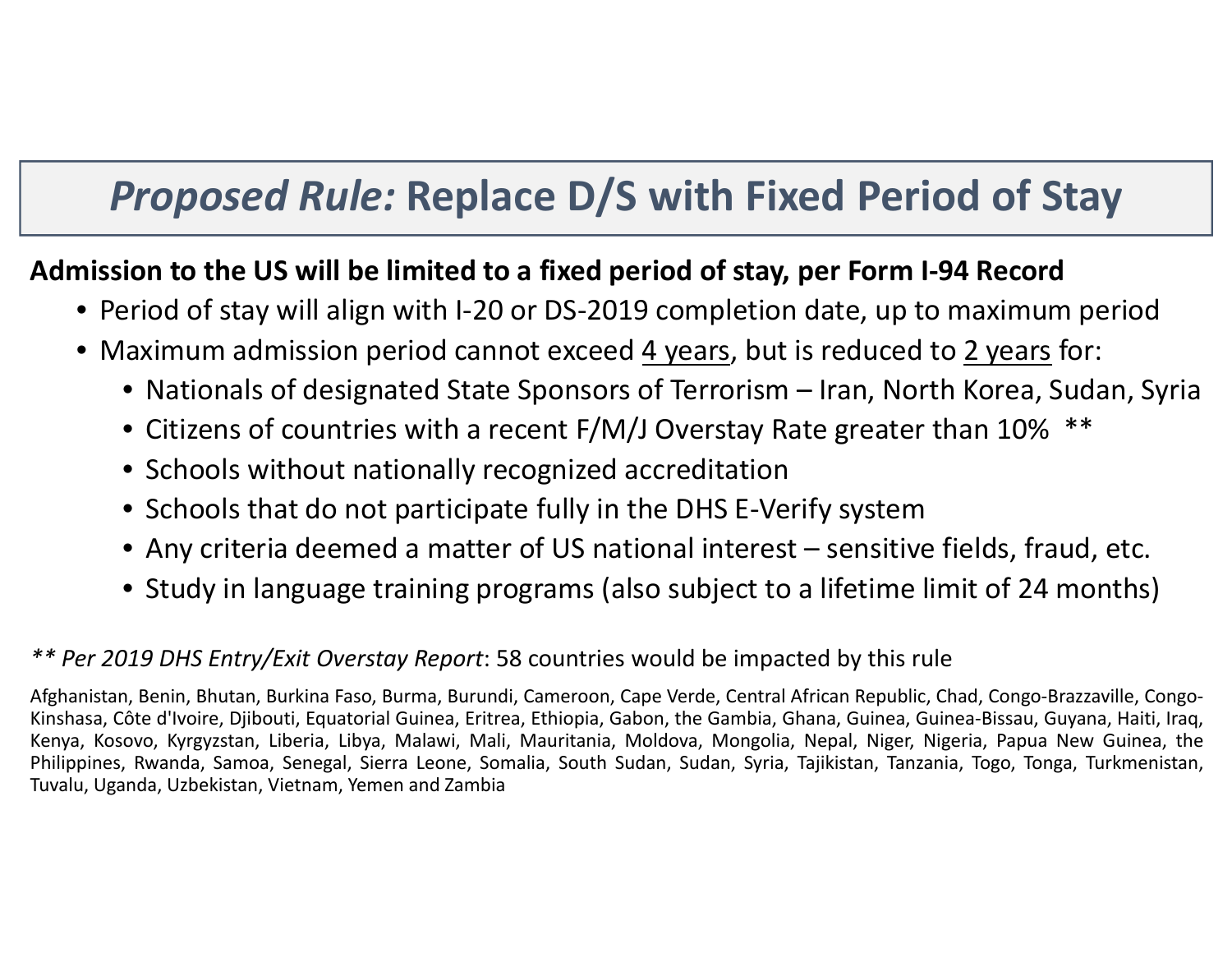### *Proposed Rule:* **Replace D/S with Fixed Period of Stay**

#### **Relevant considerations for the reduced 2‐year admission period**

- DHS will publish changes in criteria by Federal Register Notice (FRN), with effective date
- Countries impacted by designations for overstay risk or terrorism will change over time
- University of Rochester is currently enrolled in E‐Verify for Federal contract purposes
	- ISO is advocating that UR become *fully* enrolled, in light of DHS proposed rule

#### *Example:* **Upon admission to the US, F/J visa holders will receive <sup>a</sup> date‐specific Form I‐94**

- Bachelor's student: Citizen of Brazil, with valid Form I‐20 & unexpired F‐1 visa sticker
- *I‐20 Program Dates*: 1/17/2020 to 12/22/2024
- *F‐1 VisaValidity*: Multiple entry, through 6/7/2025
- *Upcoming entry to US*: 1/25/2021
- *Form I‐94 Expiration*: 12/22/2024 (4‐year period of stay <sup>&</sup>gt; I‐20 completion date) 01/24/2022 (2‐year period of stay)
- Plans to remain in US *without travel* would require EOS to be filed before this date!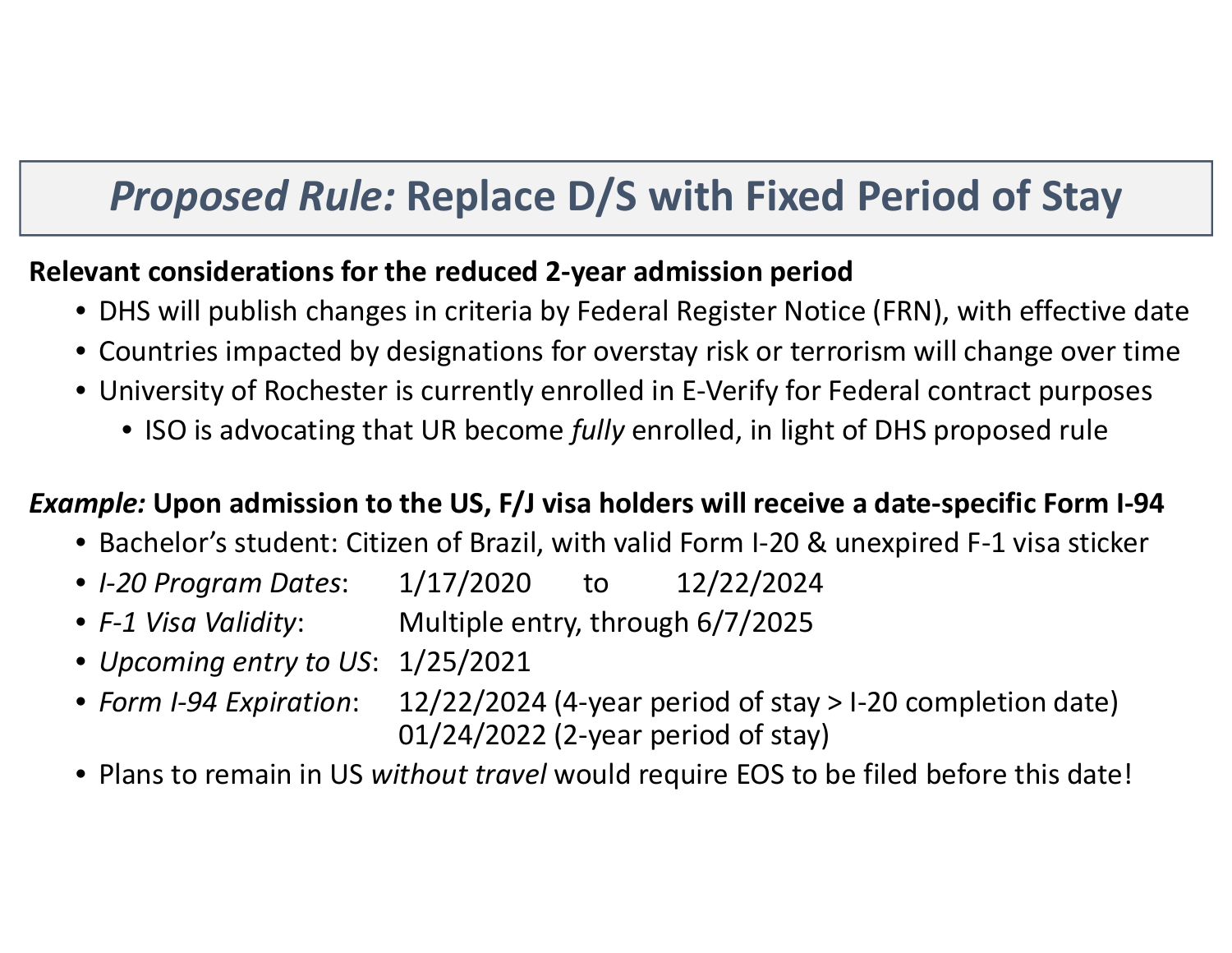### *Proposed Rule:* **DHS adjudication for <sup>a</sup> Change in Program**

#### **Updates reported in SEVIS (on I‐20 or DS‐2019) may require review by DHS for approval**

- Changes that fall within the current authorized period of stay would not require review, such as a *new Major, Site of Activity, Reduced Course Load, CPT authorization, etc.*
- Changes that result in additional time or new objective would likely need EOS or travel: *Program Extension, Immigration Transfer, Change of Educational Level, OPT/STEM/AT*
- Action in SEVIS by ISO will be viewed as <sup>a</sup> recommendation, but not necessarily approval

#### **Application preparation, Timing, and Processing considerations**

| <b>Extension of Stay (EOS) application to USCIS</b>                                                                                                                                                                       | <b>Travel abroad and Readmission to US</b>         |  |  |
|---------------------------------------------------------------------------------------------------------------------------------------------------------------------------------------------------------------------------|----------------------------------------------------|--|--|
| Apply to USCIS before Form I-94 expiration date                                                                                                                                                                           | Departure from US within eligible grace period     |  |  |
| Subject to fees (\$455) & Biometric data collection                                                                                                                                                                       | Must have valid visa or time to renew while abroad |  |  |
| Failure to timely file is status violation > Reinstatement                                                                                                                                                                | Overstay > Accrual of Unlawful Presence each day   |  |  |
| EOS may remain valid even after departure from US while pending; CBP will have discretion upon readmission:<br>2) Readmit to previous period of authorized stay > EOS decision<br>1) Grant new period of stay > Form I-94 |                                                    |  |  |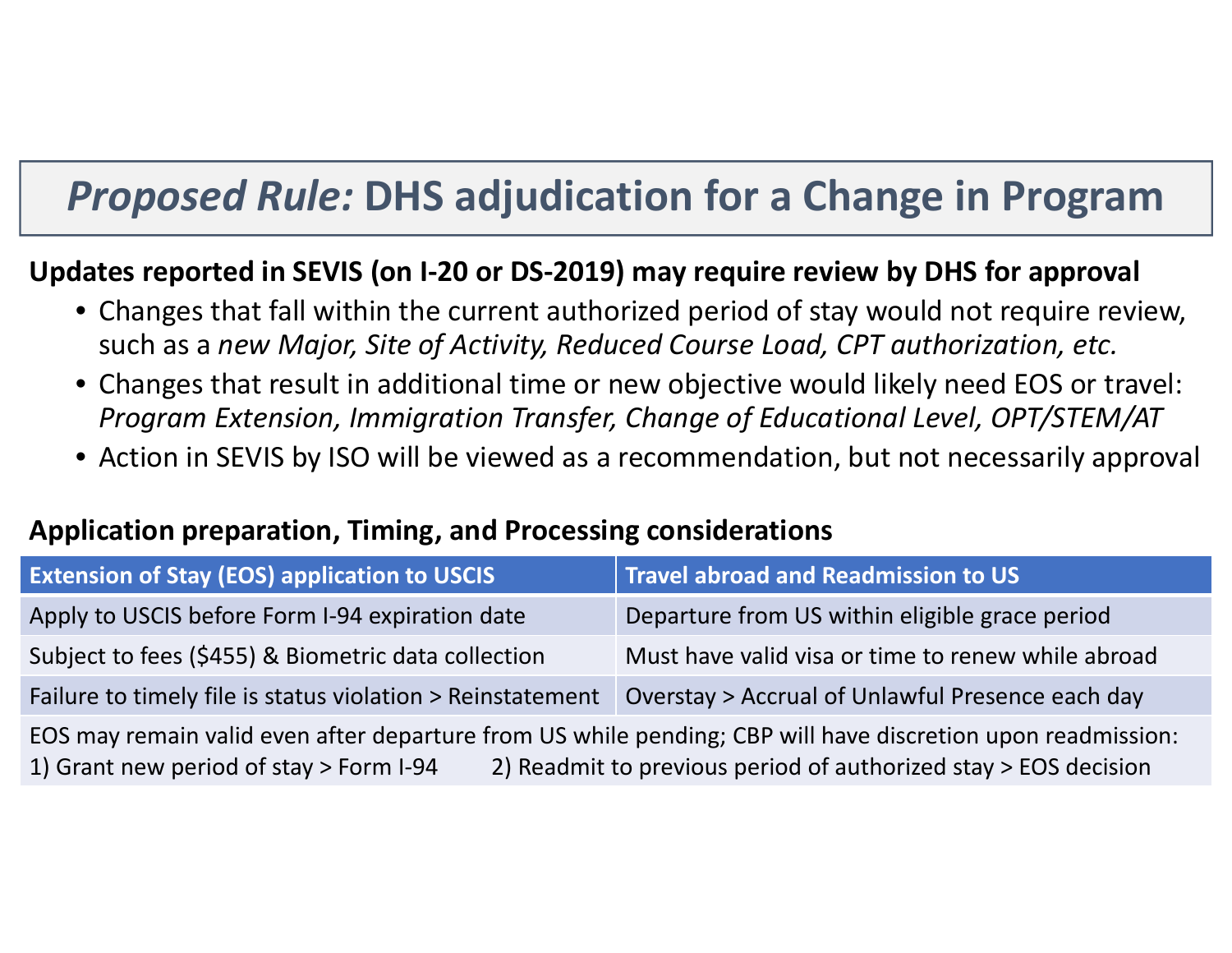### *Proposed Rule:* **DHS adjudication for <sup>a</sup> Change in Program**

#### **DHS intends to evaluate merits of "making reasonable efforts toward program completion"**

- Extensions for additional time to complete <sup>a</sup> program of study/research due to:
	- Compelling academic reasons (i.e. change in major, unexpected research problems)
	- Documented illness or medical condition (substantiated by doctor/psychologist)
	- Exceptional circumstances beyond the individual's control (natural disaster, crisis)
- NOT probation, suspension, or "repeated inability or unwillingness to complete <sup>a</sup> course of study", such as patterns of failing classes or delays due to academic performance
- Evidence to support grounds for the extension will be needed: Letters, transcripts, etc.

#### **Pending EOS: DHS will grant <sup>a</sup> period of authorized stay,** *versus* **valid nonimmigrant status**

- Permission to remain in the US temporarily and engage in academic/program activities
- <u>F-1 students</u> may continue to pursue a full course of study pending USCIS decision, including <sup>a</sup> new term or course of study & not subject to an explicit time limit
- J‐1 exchange visitors may continue all program objectives and activities, *up to 240 days*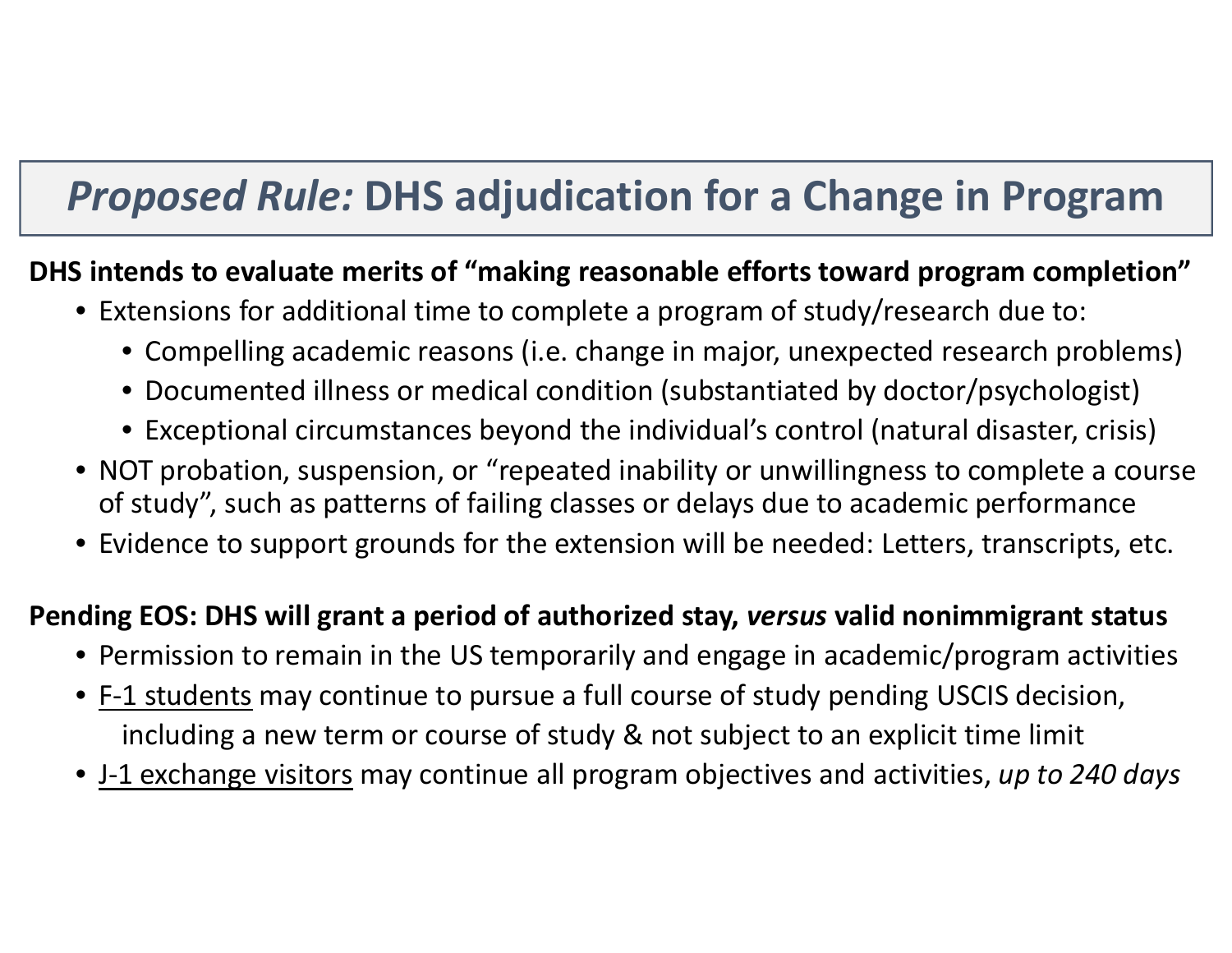### *Proposed Rule:* **Work permissions with pending EOS**

#### **Restrictions imposed on F‐1 work permissions until new period of stay is authorized**

- On‐campus employment & authorized Economic Hardship remain valid *up to 180 days*
- CPT or OPT will *not be available* beyond the fixed period of stay, without EOS approval
- **STEM Extension** applications pending both benefit & EOS approval remain subject to an automatic extension of current OPT work permission (expired EAD <sup>+</sup> Receipt Notice)

#### **Other regulatory adjustments related to F‐1 employment**

- Eligibility to file for OPT up to 120 days before & 30 days after program completion
- <u>OPT Cap Gap Extensions</u> (following a timely filed H-1B Change of Status petition) will be granted automatically through 3/31, inclusive of extended stay & work permissions

#### **J‐1 work permissions remain unrestricted during EOS, within program objectives**

- On‐campus employment, Economic Hardship, Academic Training, & incidental activities
- J‐2 dependents may not use incidental work permission (EAD card) while EOS is pending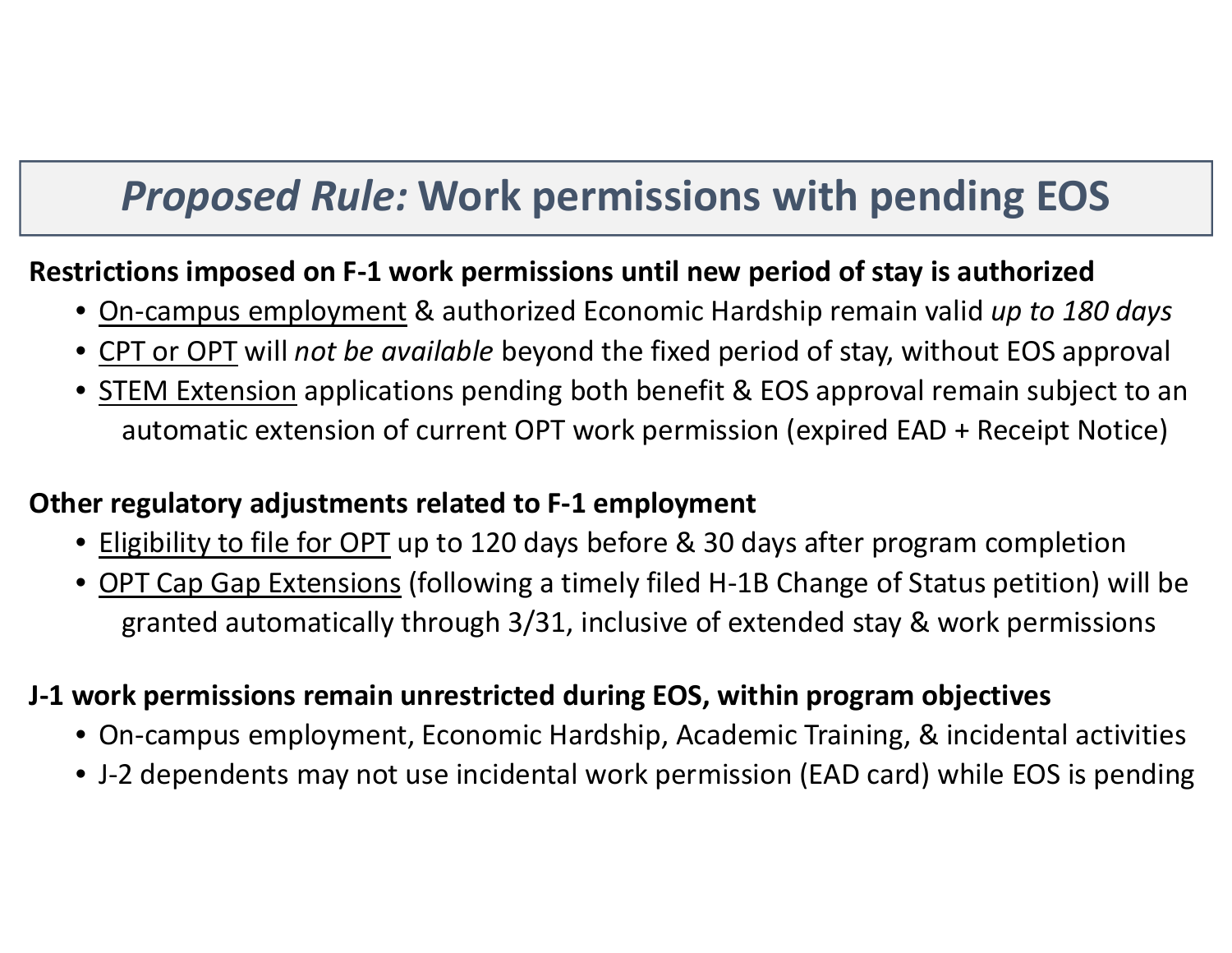### *Proposed Rule:* **Dependents, Grace Periods, & Lifetime Limits**

#### **Considerations for F‐2 | J‐2 Dependents**

- Dependents are subject to the same period of stay restrictions as the F‐1 or J‐1 principle
- May be included in the same EOS petition to USCIS, or separately if necessary (w/ fee)

#### **Reduction of F‐1 grace period following program completion**

- F‐1 students who complete their course of study will be eligible for <sup>a</sup> 30‐day grace period (reduced from 60 days) to prepare for departure or pursue other eligible action
- J‐1 exchange visitors will retain the current 30‐day grace period for departure or action
- Following authorized academic withdrawal, DHS will retain 15‐day grace period for F‐1

#### **Lifetime limits on study at the same or lower level of education**

- Continued study in <sup>a</sup> new program, via SEVIS Transfer or Change of Educational Level
- No more than *3 instances* of study at the same educational level already earned in US
- No more than *1 instance* of study at <sup>a</sup> level below an education level already completed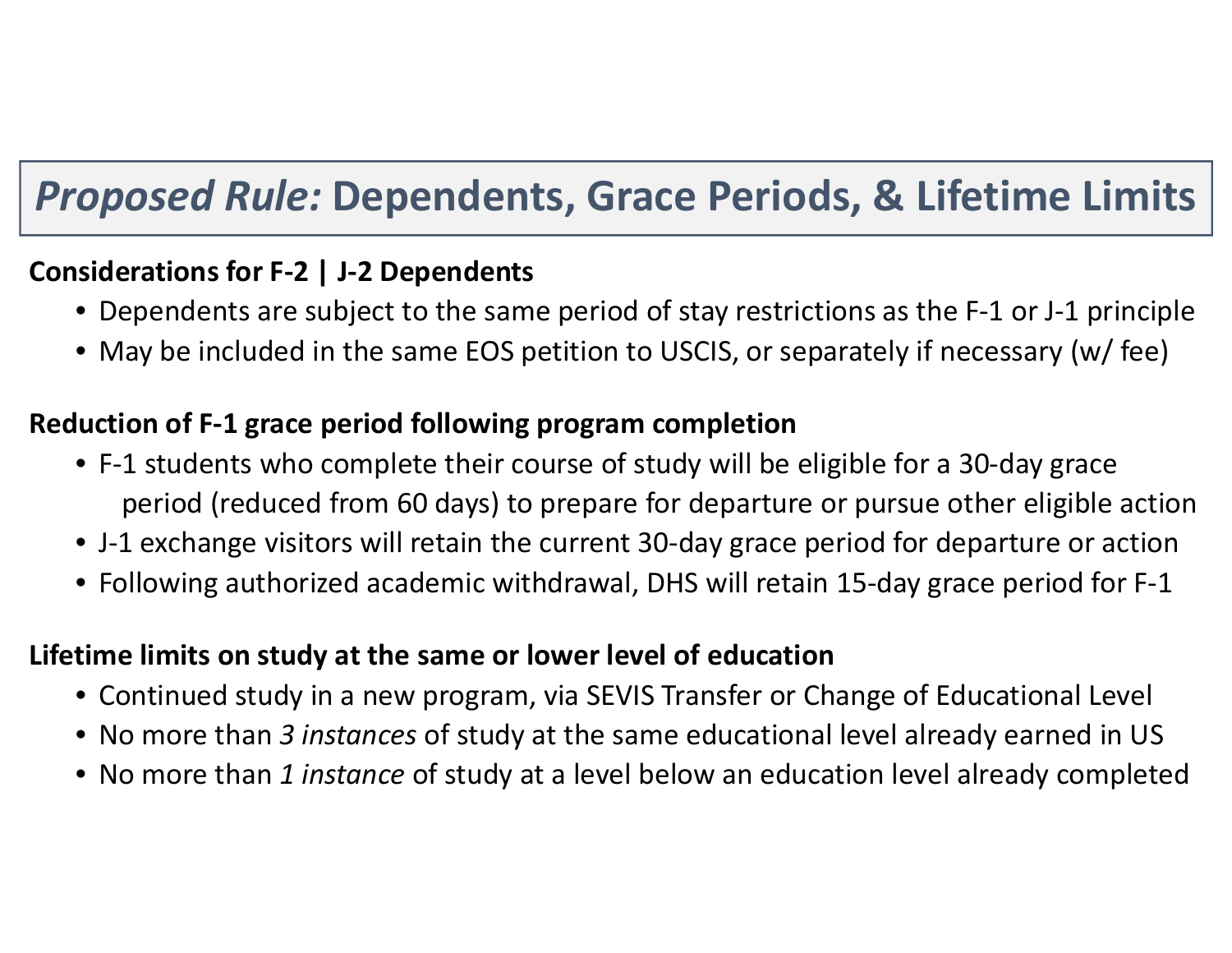### *Proposed Rule:* **Transitions to <sup>a</sup> Fixed Period of Stay**

#### **Current students will not be exempted from implementation**

- DHS intends for current students already in the US to become subject to the new rule
- Uncertainty around timing implications & where students might be located (COVID‐19)

#### **Planning for individuals with <sup>a</sup> D/S admission, as of Final Rule effective date**

- Period of stay to be calculated from I‐20 | DS‐2019, the day <sup>a</sup> Final Rule takes effect
- Up to program end date (max of 4 years), *plus* 60 days for F‐1/F‐2 or 30 days for J‐1/J‐2
- Resulting period of stay will be in effect automatically, without filing an EOS petition, and applicable only to individuals within the US under D/S admission once effective

#### **Travel and/or changes in program will require explicit DHS determination**

- Despite transitional period current students & scholars may become subject to new rule
- Any departure & reentry, or continued/new program objectives beyond fixed period
- Then … timely EOS filing or US departure within calculated grace period will be required!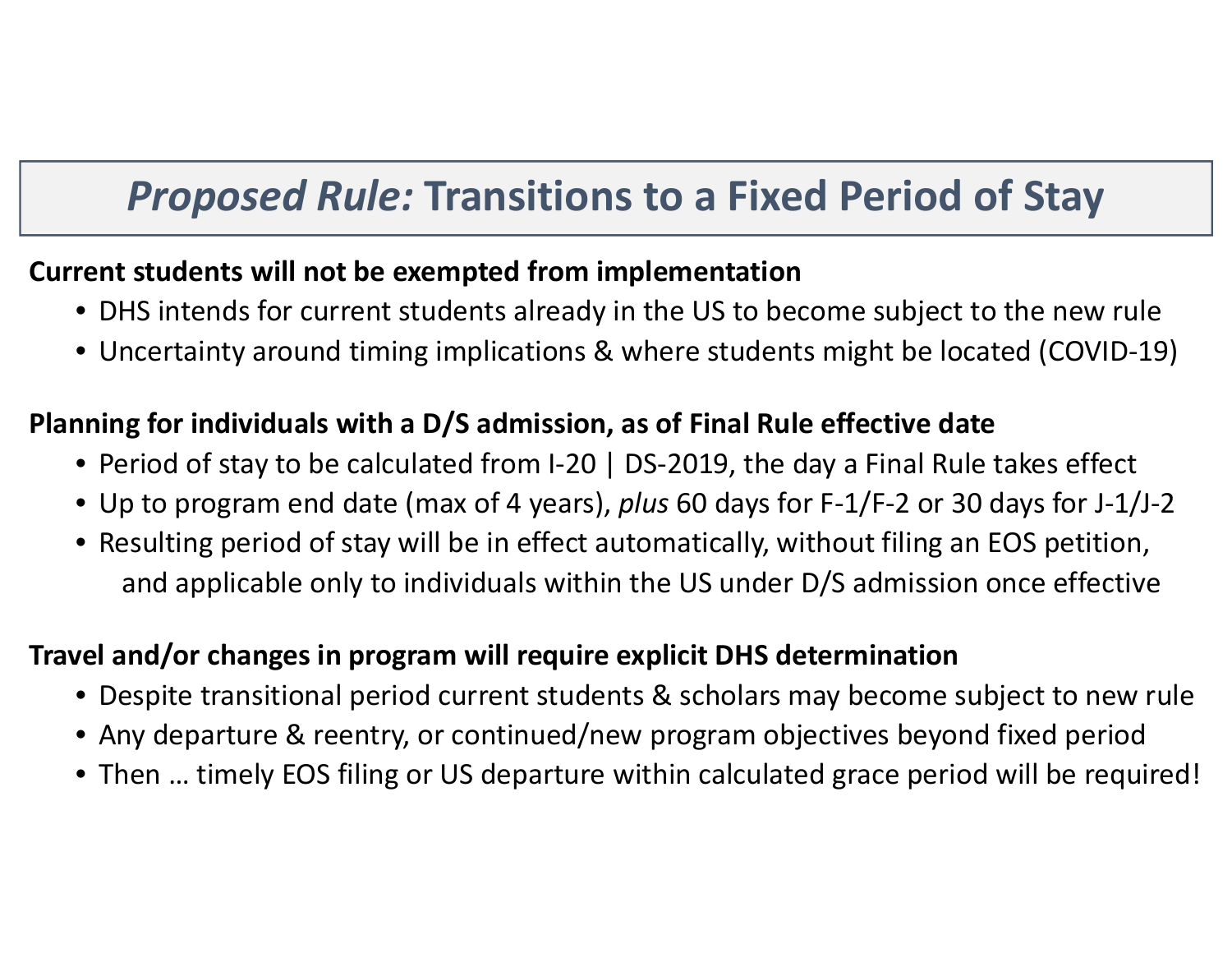### **Example: Impact to an F‐1 student under Fixed Period of Stay**

**Doctoral student; Citizen of Vietnam; Valid Form I‐20; Unexpired F‐1 visa sticker\*** *Assumes publication of Final Rule exactly as proposed, with effective date of 12/7/2020*

| • I-20 Program Dates:                              | 8/19/2018     | 5/31/2025<br>to                                                      |                                                         |
|----------------------------------------------------|---------------|----------------------------------------------------------------------|---------------------------------------------------------|
| • Recent entry to US:                              | 1/5/2020      | Class F-1; Until D/S                                                 |                                                         |
| • Transition Period:                               | 2/6/2025      |                                                                      | (as of $12/7$ : I-20 comp. > 4 years, plus 60 days)     |
| • Short trip in Dec 2020:<br>New <i>I-94 exp.:</i> | 1/24/2023     | Depart 12/19 Return 1/25/21<br>(overstay list: I-20 comp. > 2 years) | * Visa expires June 2022                                |
| • Summer Internship:                               |               | CPT authorized May to August, 2021 (no EOS, no Travel)               |                                                         |
| • OPT, excluding Thesis:                           |               |                                                                      | Comp. 11/30/22; OPT Recommended 12/1/2022 to 11/30/2023 |
| Deadline to file OPT:                              |               | 12/30/2022  Deadline to file EOS: 1/24/2023                          | (file jointly)                                          |
| <b>Application Fees:</b>                           | \$550 (I-765) | \$400 (I-539) \$85 (Biometrics)                                      | $=$ \$1,035                                             |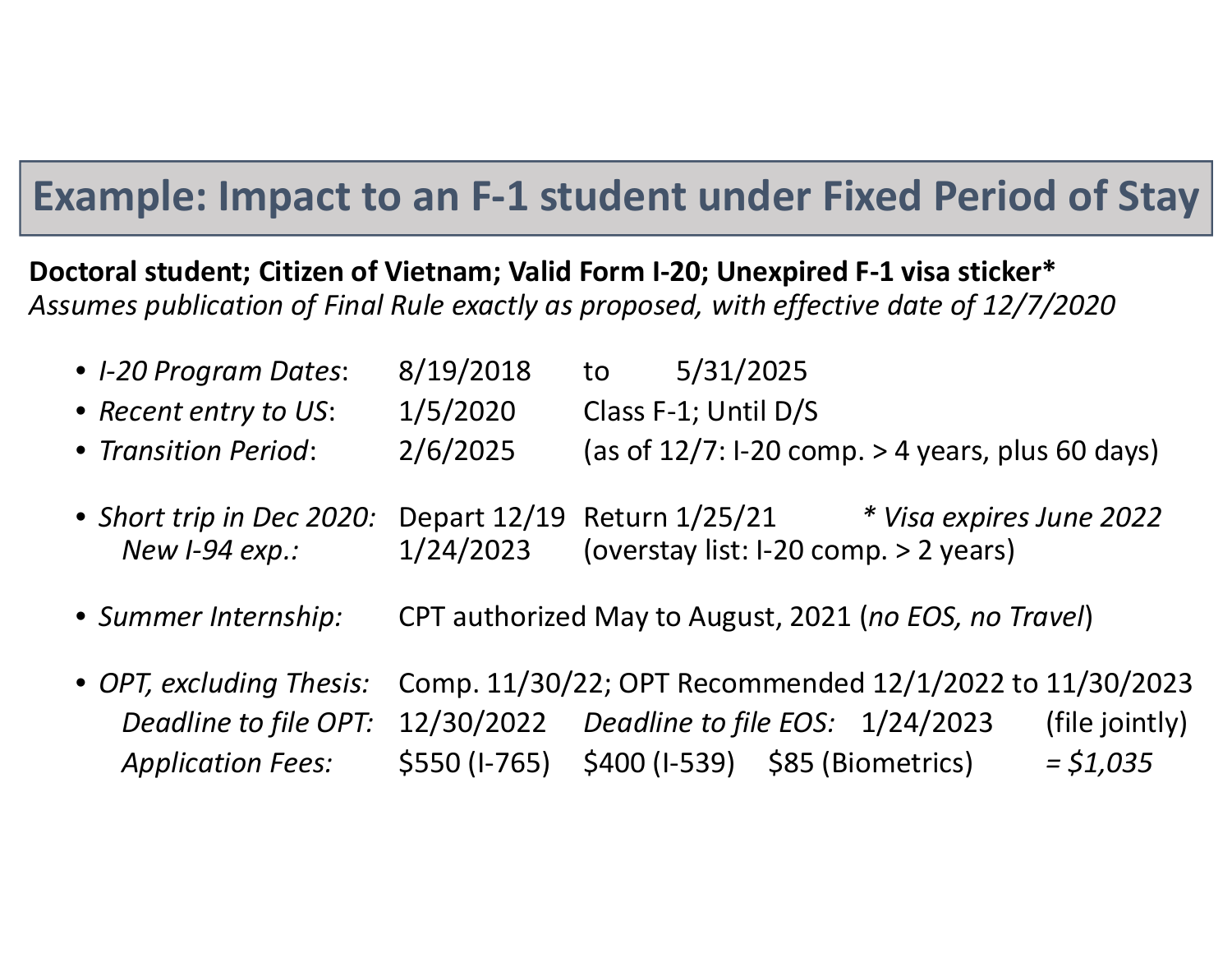### **Summary & Next Steps**

#### **Oppressive, unnecessary regulations; University of Rochester will advocate in opposition**

- New rule will significantly limit flexibility that is uniquely needed in academia/research
- Considerable cost, stress, workload, and uncertainty for individuals and schools (+ DHS!)
- F | J populations already heavily monitored and regulated via SEVIS, CBP, USCIS, & State

#### **Consider submitting <sup>a</sup> comment via www.regulations.gov!**

- *Must use DHS Docket No. ICEB‐2019‐0006 to find/identify <sup>a</sup> submission*
- Impact to academic and career goals; Financial burden to file an EOS every 2 to 4 years
- Potential delays by USCIS in adjudicating the EOS petition or other applications
- Your contributions to the university's teaching and research missions
- Examples of your research/projects with community impact (economic, social, etc.), and how those relate to US national interest, if appropriate (i.e. COVID, cancer, data, optics)
- General perceptions of US higher education and research, particularly in STEM